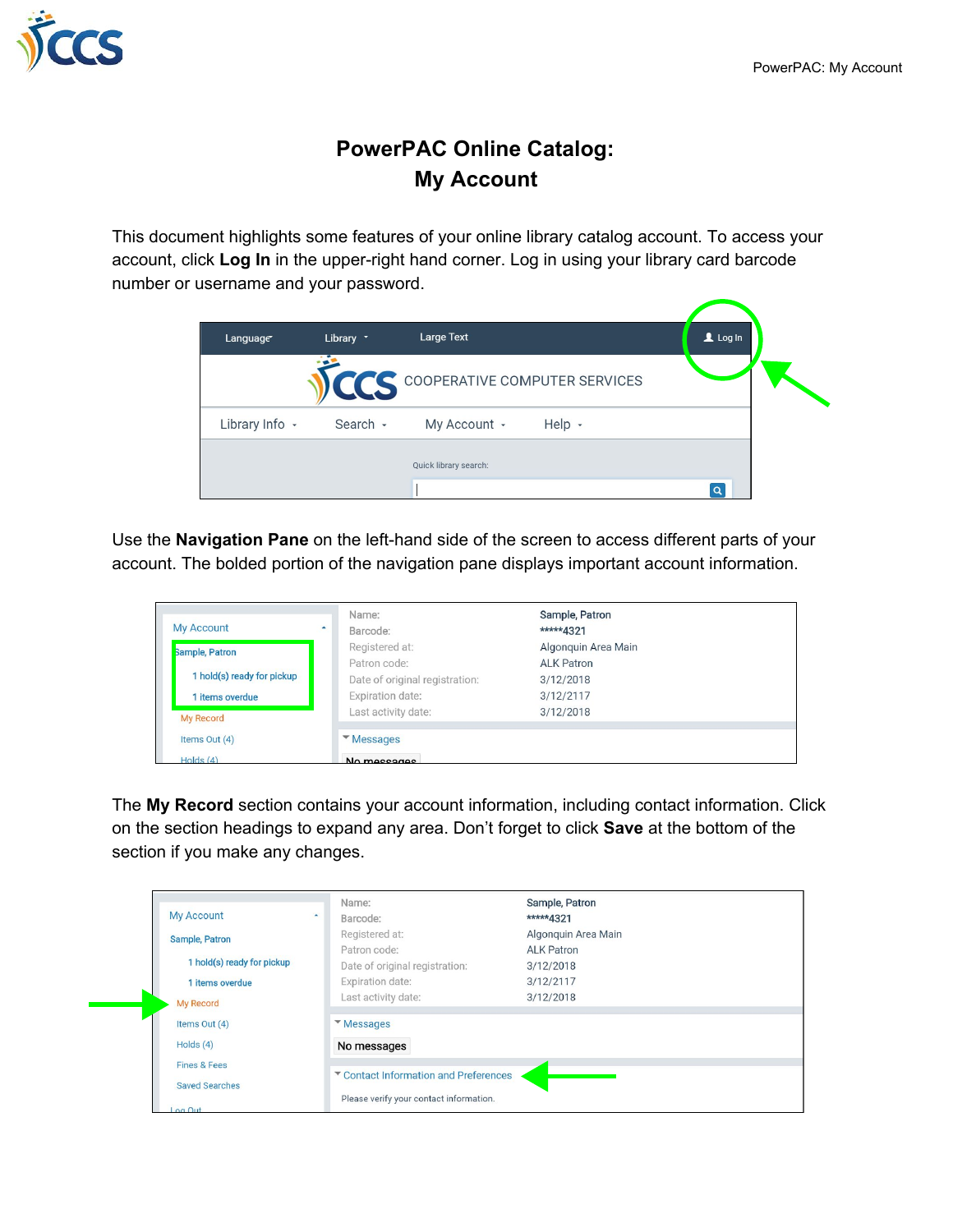

The **Items Out** page displays titles that are currently checked out to you. Click on the **"i"** icon next to the title to see more detailed information about your checkout.

| <b>My Account</b><br>Sample, Patron              | Sample, Patron<br>$\blacktriangle$<br>Items Out |                             |                        |                               |                  |                        | <b>0</b> - more information |
|--------------------------------------------------|-------------------------------------------------|-----------------------------|------------------------|-------------------------------|------------------|------------------------|-----------------------------|
| 1 hold(s) ready for pickup                       |                                                 | Format                      | <b>Due Date</b>        | <b>Title</b>                  | Renewals<br>Left | <b>Call Number</b>     | <b>Assigned Branch</b>      |
| 1 items overdue                                  | Θ                                               | Ш                           | 3/10/2018              | Ready player one              | $\Omega$         | <b>FICTION CLINE</b>   | Algonguin Area Main         |
| My Record                                        | $\mathbf \Theta$                                | <b>DVD</b><br>↷             | 3/19/2018              | <b>Hidden figures</b>         | $\overline{2}$   | DVD HID                | Algonguin Area Main         |
| Items Out (4)                                    | Θ                                               | Ш                           | 4/2/2018               | The nest                      |                  | <b>FICTION SWEENEY</b> | Algonguin Area Main         |
| Holds $(4)$                                      | Θ                                               | $\mathbb{G}$                | 4/2/2018               | The woman in cabin 10         |                  | CD BOOK WAR            | Algonquin Area Main         |
| <b>Fines &amp; Fees</b><br><b>Saved Searches</b> |                                                 | <b>Renew Selected Items</b> | <b>Renew All Items</b> | <b>Estimate Overdue Fines</b> |                  |                        |                             |
| Log Out                                          |                                                 |                             |                        |                               |                  |                        |                             |

**Estimate Overdue Fines** allows you to select a date in the future and estimate what your fines may be if the item(s) are returned on that date.

| <b>My Account</b><br>$\blacktriangle$<br><b>Sample, Patron</b> |                                                           | Sample, Patron<br>Items Out |                        |                               |                  |                        | <b>O</b> - more information |
|----------------------------------------------------------------|-----------------------------------------------------------|-----------------------------|------------------------|-------------------------------|------------------|------------------------|-----------------------------|
| 1 hold(s) ready for pickup                                     |                                                           | <b>Format</b>               | <b>Due Date</b>        | <b>Title</b>                  | Renewals<br>Left | Call Number            | <b>Assigned Branch</b>      |
| 1 items overdue                                                | €                                                         | Ш                           | 3/10/2018              | Ready player one              | $\mathbf 0$      | <b>FICTION CLINE</b>   | Algonquin Area Main         |
| My Record                                                      | $\bullet$ 8                                               | <b>DVD</b><br>$\sqrt{2}$    | 3/19/2018              | <b>Hidden figures</b>         | $\overline{2}$   | DVD HID                | Algonquin Area Main         |
| Items Out (4)                                                  | $\mathbf \Theta$<br>$\begin{array}{c} \hline \end{array}$ | Ш                           | 4/2/2018               | The nest                      |                  | <b>FICTION SWEENEY</b> | Algonquin Area Main         |
| Holds $(4)$                                                    | $\bullet$<br><b>a</b>                                     | G)                          | 4/2/2018               | The woman in cabin 10         |                  | CD BOOK WAR            | Algonquin Area Main         |
| Fines & Fees<br><b>Saved Searches</b><br>Log Out               |                                                           | <b>Renew Selected Items</b> | <b>Renew All Items</b> | <b>Estimate Overdue Fines</b> |                  |                        |                             |

Renew eligible items by clicking on the **checkbox** next to the title and then clicking on **Renew Selected Items**. Selecting **Renew All Items** will try renewing all eligible items checked out to you.

| <b>My Account</b>                            | $\overline{\phantom{a}}$ | Sample, Patron<br>Items Out |                        |                               |                  |                        | <b>0</b> - more information |
|----------------------------------------------|--------------------------|-----------------------------|------------------------|-------------------------------|------------------|------------------------|-----------------------------|
| Sample, Patron<br>1 hold(s) ready for pickup | ٠                        | Format                      | <b>Due Date</b>        | <b>Title</b>                  | Renewals<br>Left | <b>Call Number</b>     | <b>Assigned Branch</b>      |
| 1 items overdue                              |                          | ЦI                          | 3/10/2018              | Ready player one              | $\mathbf{0}$     | <b>FICTION CLINE</b>   | Algonquin Area Main         |
| My Record                                    | $\overline{\mathbf{v}}$  | <b>DVD</b><br>$\bigcirc$    | 3/19/2018              | <b>Hidden figures</b>         | $\overline{2}$   | DVD HID                | Algonguin Area Main         |
| Items Out (4)                                | $\overline{\mathbf{y}}$  | Ш                           | 4/2/2018               | The nest                      |                  | <b>FICTION SWEENEY</b> | Algonquin Area Main         |
| Holds $(4)$                                  | Θ                        | 的                           | 4/2/2018               | The woman in cabin 10         |                  | CD BOOK WAR            | Algonguin Area Main         |
| <b>Fines &amp; Fees</b>                      |                          |                             |                        |                               |                  |                        |                             |
| <b>Saved Searches</b>                        |                          | <b>Renew Selected Items</b> | <b>Renew All Items</b> | <b>Estimate Overdue Fines</b> |                  |                        |                             |
| Log Out                                      |                          |                             |                        |                               |                  |                        |                             |
|                                              |                          |                             |                        |                               |                  |                        |                             |